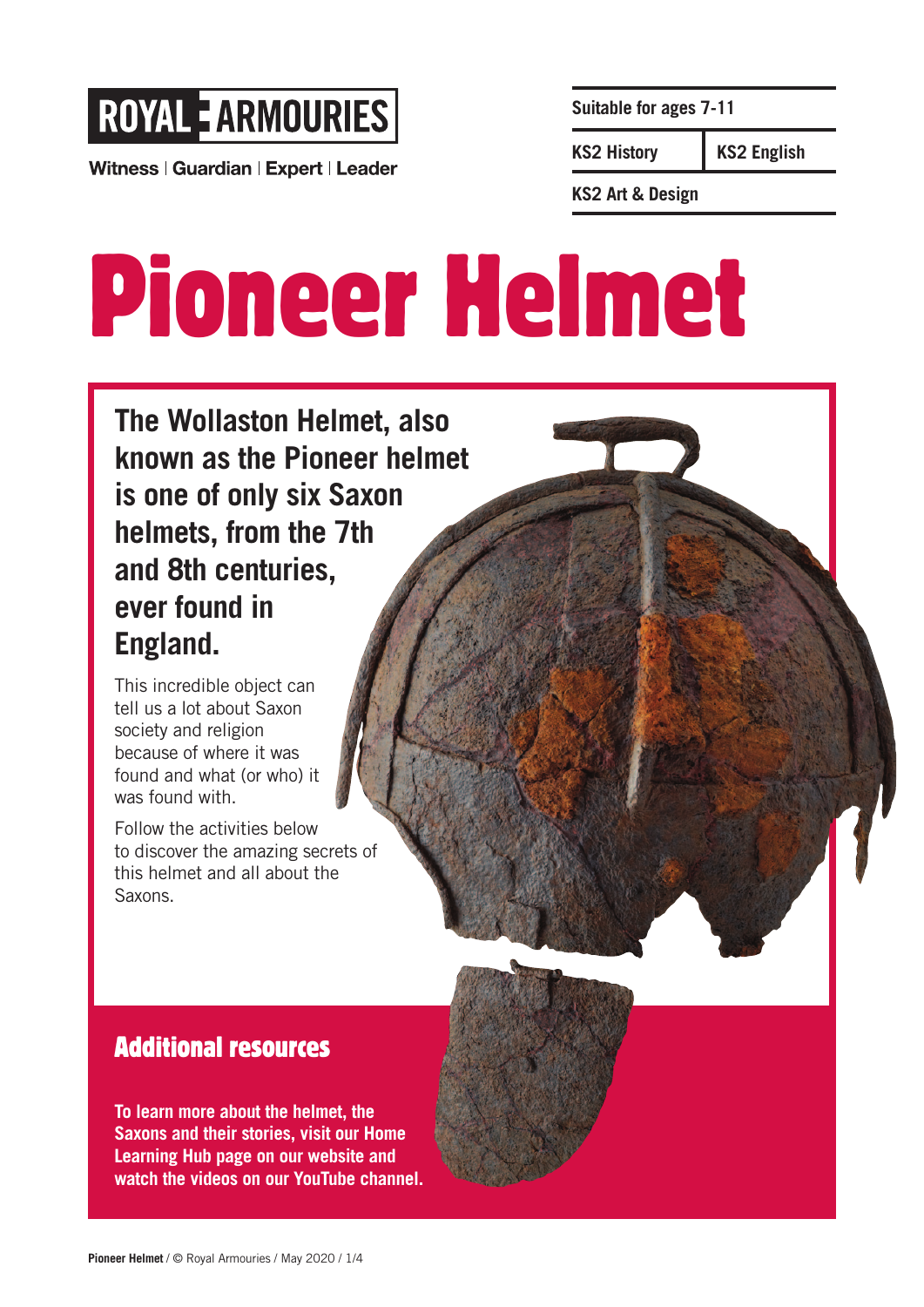# Fascinating Facts

#### A rare treasure

## **This incredible helmet is nearly 1,400 years old and is one of only six Saxon helmets ever found.**

It is a key to unlocking the history of the Saxons. Just by looking at this helmet and what it was found with, we can learn about what the Saxons believed in.

#### A helmet fit for a…?

This helmet was found alongside pieces of a human skull and a leg bone, a sword, a knife and a hanging bowl. So, we think that this may be the grave of a high-status Saxon warrior. A feather was also found underneath the skull of the warrior, which could be a sign that a pillow was placed there.

But why were all these things buried with this Saxon? Well, many Saxons before and during the 7th century were pagans which means that they believed in lots of gods and goddesses, and in an afterlife to which they could take their posessions. Saxons were not always pagans though, and some converted in to being Christians later on.

#### Can you see an animal?

Look closely at the top of the helmet. Can you see a boar on top? A boarcrested helmet is mentioned five times in the Saxon Saga Beowulf, in which the brave hero Beowulf fights off monsters including the evil Grendel.

Saxons believed that the goddess of protection, Frigg, would ride into battle on the back of a wild boar. Therefore, if a warrior was wearing a helmet with the symbol of Frigg on top, they would be protected when going into battle.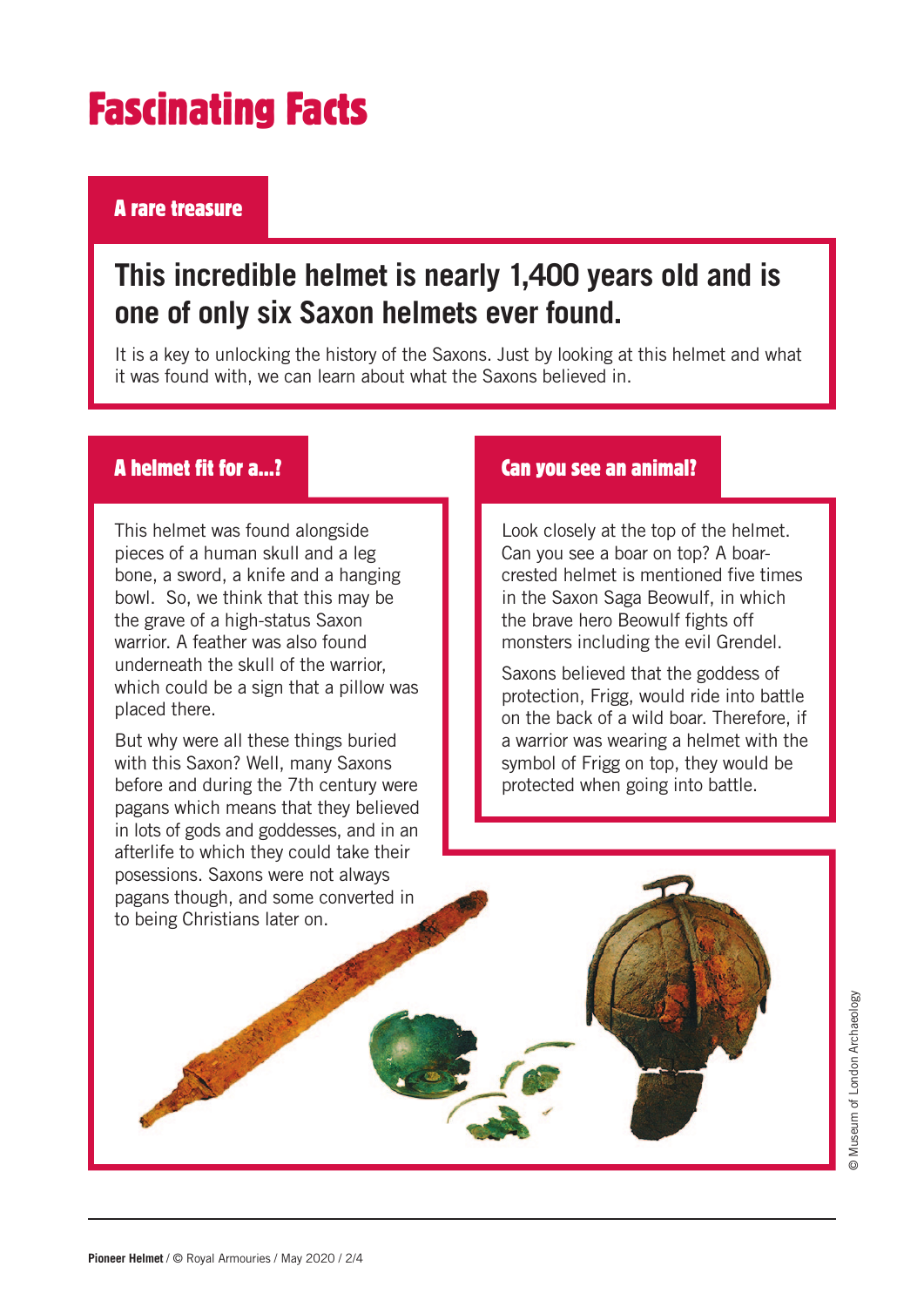# Activity Pages

#### Battle of the Gods

**Some of the Saxons were pagan and believed in lots of different gods. Create your own gods and make Top Trump cards for them.** 

Draw a picture of your god or goddess, give it a name, decide on 6 categories and values for each. Then let battle commence. Who will be top god?

| Name       | <b>Name</b> | <b>Name</b> |
|------------|-------------|-------------|
| God of     | God of      | God of      |
| Strength   | Strength    | Strength    |
| Wisdom     | Wisdom      | Wisdom      |
| Defence    | Defence     | Defence     |
| Popularity | Popularity  | Popularity  |

#### Create your own helmet

**Design your own helmet, and then think of a name for it.** 

You could name your helmet after where it was found or after the person it belonged to.